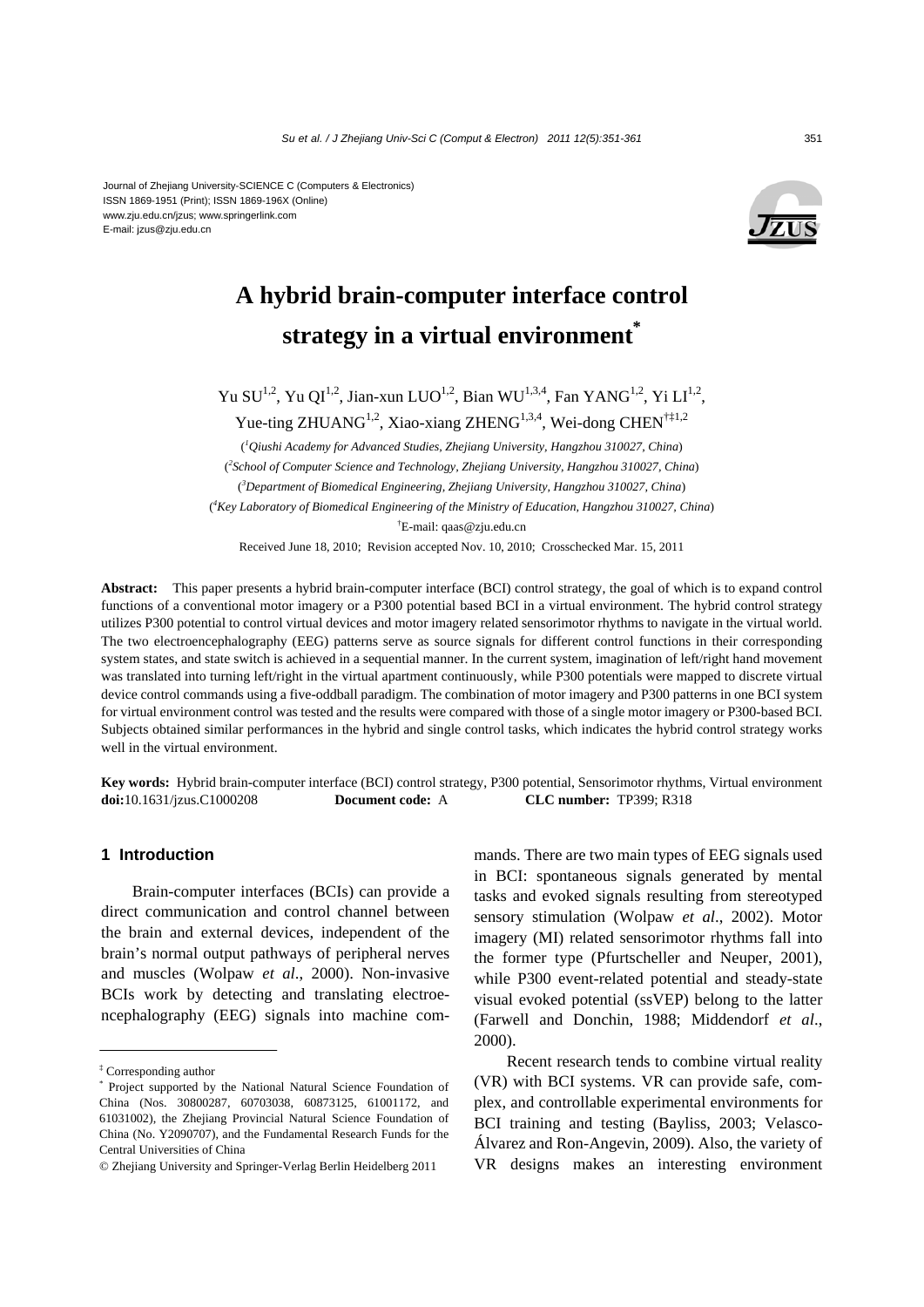possible (Bayliss and Ballard, 2000), which may motivate the user and serve as a good feedback medium (Ron-Angevin and Diaz-Estrella, 2009).

Several EEG controlled navigation paradigms in virtual environments by MI have been developed. Early navigation was realized by mapping imagination of hand/foot movements to stop/forward commands in one direction (Leeb and Pfurtscheller, 2004). Later, a self-paced paradigm was proposed (Leeb *et al*., 2007b), and three-class MI-based BCIs with self-paced operations were further developed, where the system could detect MI-related brain activities and discriminate amongst different MI tasks (Scherer *et al*., 2008; Zhao *et al*., 2009). However, due to the complex dynamics of sensorimotor rhythms related to hand/foot movements and other mental tasks, several studies have reported that the best classification accuracy is achieved when only two tasks are discriminated (Obermaier *et al*., 2001; Kronegg *et al*., 2007). Recently, a system allowing subjects to move freely in three directions by the use of only one mental task was developed (Velasco-Álvarez and Ron-Angevin, 2009). Nevertheless, commands were selected by controlling a rotating bar, which is not a natural and direct way.

Since MI-based BCIs provide relatively low degrees of freedom, in applications with a large number of discrete commands such as spelling or remote control, P300-based BCIs are more efficient. Bayliss (2003) first used the P300 potential to control several objects or commands in a virtual apartment. Other P300-based virtual environment control systems were also developed, such as the smart home with different control elements (Edlinger *et al*., 2008) and four-directional control of a wheelchair (Piccione *et al*., 2008). Chen *et al*. (2010) used the P300 to select different movements of a virtual hand.

Most recently, several hybrid BCI systems combining MI and ssVEP signals have been reported. They detected the two EEG signals in a simultaneous (Allison *et al*., 2010; Brunner *et al*., 2010) or a sequential (Pfurtscheller *et al*., 2010b) manner, and both MI-based and ssVEP-based systems achieved performance improvements. Another hybrid BCI system detects P300 and MI signals simultaneously and independently to control a 2D cursor (Chen *et al*., 2010). With the use of two or more source signals, hybrid

BCIs should achieve specific goals better than the conventional BCI systems (Pfurtscheller *et al*., 2010a).

This paper combines P300 and MI signals to create a hybrid BCI control strategy, the goal of which is to augment control functions of a single MI or P300 BCI in the virtual environment. MI and P300 potentials are detected in a sequential manner according to the control state of the virtual environment. Highlighting the advantages of two EEG patterns under specific scenarios, the control strategy uses P300 signals to operate the control panel of virtual devices with discrete commands, and MI signals to continuously navigate in the virtual environment.

# **2 Materials and methods**

The system consists of a virtual apartment environment running on a standard computer, an EEG amplifier (Neuroscan SynAmps, USA), a system controller, and a signal processing module for MI and P300 detection running on another computer. The virtual 3D apartment environment is built up by OpenSceneGraph (OSG), which is an open source graphic engine based on Open Graphics Library (OpenGL). The controller implemented in C# determines the onset and offset of operation or system state, and transfers commands amongst different system components. The signal processing module is based on a Microsoft Foundation Classes (MFC) application which calls Matlab engine to handle the EEG signal. It detects signal patterns and sends decoded commands to the virtual environment via the controller. Communication between the components is realized by sockets, so the system can be distributed on different computers like the BCI2000 platform (Schalk *et al*., 2004).

# **2.1 Hybrid control strategy**

A hybrid BCI control strategy in the virtual environment is proposed to expand the application scope of single MI- or P300-based BCI by using the two patterns as control signals in different system states. With the proposed control strategy, subjects can finish more complex tasks in the virtual environment than by a single pattern BCI. This goal is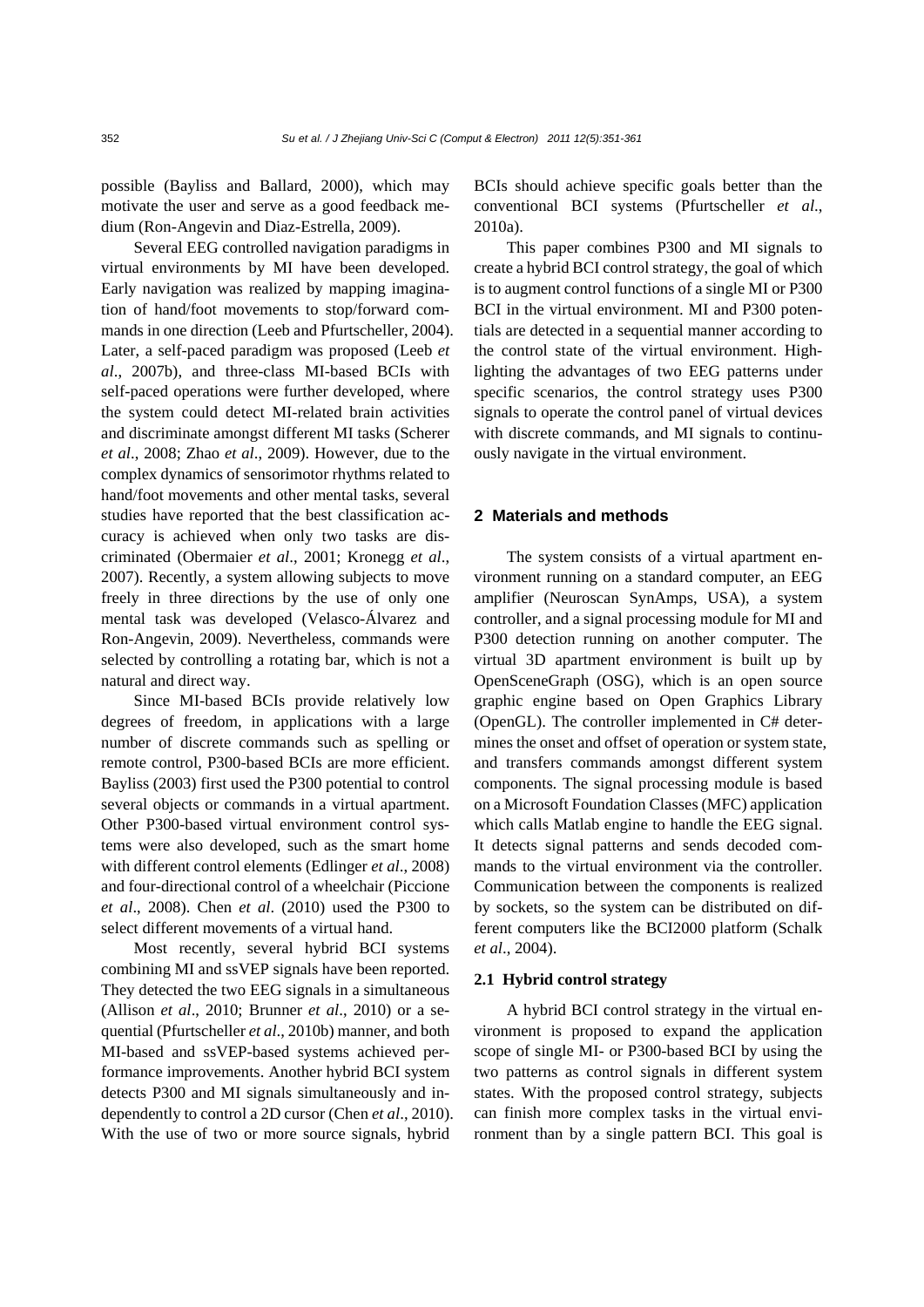different from the recently reported hybrid BCI studies, which combined MI and ssVEP to improve the system performance (Allison *et al*., 2010; Brunner *et al*., 2010; Pfurtscheller *et al*., 2010b).

In the current study, the virtual environment has two states: device control and navigation. The former requires a large number of discrete control commands, which can be realized by implementation of the P300 oddball paradigm. Commands in the navigation state can be translated from the detection of continuous MI signals. By highlighting the advantages of MI and P300 patterns under specific scenarios, the proposed control strategy provides a natural and effective interaction with the virtual environment. Also, detection of the two EEG patterns is in a sequential manner depending on the system states where either MI or P300 detector is active in either system state.

Areas in the virtual environment are divided into two types representing device control and navigation states. The system is initialized in the navigation state, where MI patterns are detected and translated into navigation commands continuously. The navigation commands result in position updates in the virtual environment, and every update triggers a detector. The detector checks whether the current position falls into areas corresponding to the device control state and if it reaches this type of area, the controller stops MI detection and switches to a system state. The system switches to the device control state, and the control panel of the virtual device in the current area is presented to the subject as P300 oddball paradigm. The system reverts to the navigation state when the subject selects 'quit' command in the control panel. Fig. 1 shows this hybrid BCI control strategy in the virtual environment.



**Fig. 1 Hybrid brain-computer interface (BCI) control strategy in the virtual environment**

### **2.2 Hybird BCI control system**

The virtual apartment consists of several rooms and each room contains certain devices and furniture. Navigation commands such as turning left/right and moving forward/backward are provided by the virtual environment. Besides, virtual devices like television (TV) and stereo are designed with a control panel, which is presented to the user in the P300 controlling phase. With the above functions integrated in the virtual apartment, the hybrid BCI control system simulates natural interaction in the real world. Subjects can be trained by this system to walk and to operate device panels in the virtual apartment, and later to control real world applications such as a wheelchair or phone panel by MI and P300 signals.

In the current study, sensorimotor rhythms related to imagery of left/right hand movements are detected, which provide two navigation commands in the virtual apartment. Although a specially designed virtual environment can provide navigation through a predefined path by imagery of left/right hand movements (Leeb *et al*., 2007a), it is limited and unnatural. Our system maps left/right hand imagery to turning left/right in the apartment, and the forward command by imagery of foot movement is to be added in further work.

Due to the above system implementation, subjects are restricted to the living room with a TV, a stereo, and other furniture in it (Fig. 2a). The participant 'stands' in the center of the living room and can have a view around the room by rotation (turning left or right). The TV or stereo control panel will pump out when the subject turns direction into a 10° angle where the TV or stereo lies. The pumped out panel serves as the P300 oddball paradigm where control commands flash as the stimuli to elicit the subject's P300 potential (Figs. 2b and 2c). In the prototype, the control panels are implemented with a simplified design, with only five commands (operations of 'stop' and 'quit', and choices of three TV channels or songs) available. The selected TV channel or song will be played by its device and 'stop' will stop the current channel or song.

# **2.3 Signal processing**

MI and P300 detectors were designed independently of each other because of the different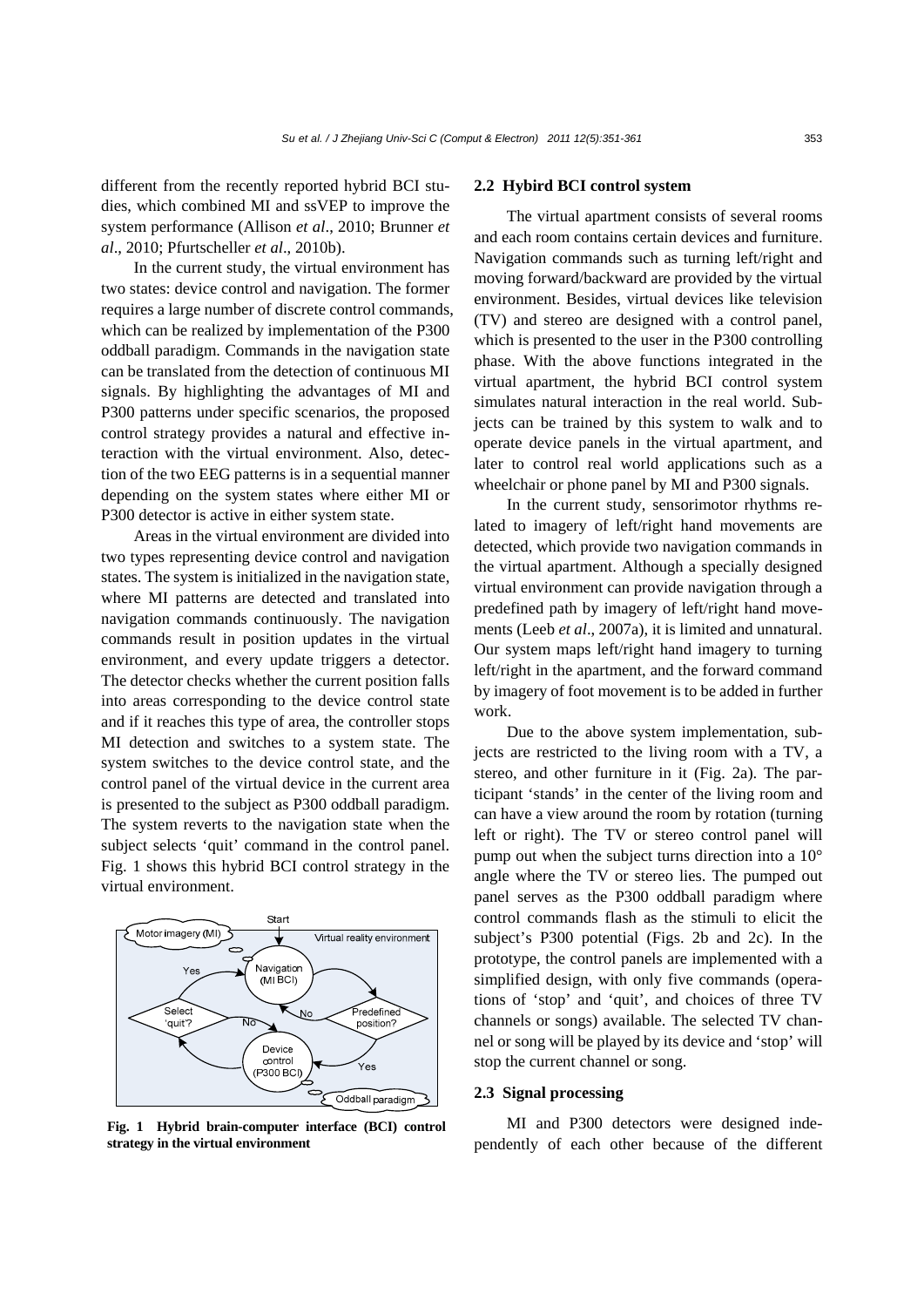

analyzing procedures of the two EEG patterns. The analysis methods are separately described below.

#### 2.3.1 P300 potential detection

P300 potential is elicited under an oddball paradigm, where rare target stimulus is presented to the subject dotted in a sequence of non-target stimuli (Farwell and Donchin, 1988). In order to obtain stable and recognizable P300 patterns, averaging over trials is generally adopted (Donchin *et al*., 2000). In our experiment, one target selection consisted of 10 trials and each trial contained five stimuli with every command on the control panel intensified once. Therefore, the detection of the target command was conducted with 10 trials' data of the same stimulus averaged.

## 1. Preprocessing and feature extraction

In both online and offline preprocessing and feature extraction, a method based on regression (Croft and Barry, 2000) was first used to remove ocular artifacts in the EEG data. Then, drift correction was conducted by a piecewise cubic spline interpolation, followed by a low-pass filter (Butterworth filter of order 5, cutoff frequency of 15 Hz). Finally, the continuous data were divided into several epochs according to different stimuli, and epochs presenting the same stimulus were averaged. Each epoch included data samples between 100 and 800 ms posterior to the stimulus event onset.

# 2. Classification

A support vector machine (SVM) classifier was trained and used as the online P300 detector. SVM

**Fig. 2 Parts of the virtual apartment**  (a) Living room (up-down view); (b) TV control panel as the P300 oddball paradigm (first-person view); (c) Stereo control panel as the P300 oddball paradigm (first-person view). '1', '2', and '3' correspond to three TV channels or songs. The white button above '1' represents 'quit' and the black button above '3' is 'stop'

proves to be superior under certain circumstances. In typical two-class problems, SVM works by finding the largest margin between classes, which in essence is a quadratic programming optimization problem (Cristianini and Shawe-Taylor, 2000). It takes the mathematical form as follows:

$$
\min\left(\frac{1}{2}||\mathbf{w}||^2 + C\sum_{i=1}^N \xi_i\right)
$$
  
s.t.  $y_i(<\mathbf{w}, \mathbf{x}_i> + w_0) \ge 1 - \xi_i, \xi_i \ge 0 \ (i = 1, 2, ..., N),$  (1)

where  $w$  and  $w_0$  determine the hyper-plane, C is a positive constant reflecting penalty, ξ*i* is known as a slack variable,  $x_i$ ,  $y_i$ , and *N* are input vectors, labels, and the number of samples, respectively. After solving the problem of Eq. (1) and obtaining Lagrange multipliers  $\lambda_i$  and kernel function  $K(x_i, x_i)$ , where  $K(x_i, x_i)$  $x_i$ ) represents the inner product of two samples in the feature space, the final classifier is given by

$$
g(\mathbf{x}) = \mathbf{w}\mathbf{x} + w_0 = \sum_{i=1}^{N_s} \lambda_i y_i K(\mathbf{x}_i, \mathbf{x}) + w_0 > (<0, \quad (2)
$$

where  $N_s$  is the number of support vectors. The input feature *x* is the averaged epoch data.

In each target selection, one out of *M* stimuli corresponded to an epoch containing P300 wave (*M* is the stimulus number in the oddball paradigm), while the rest of the stimuli were labeled with non-P300 wave epochs. The training samples consisted of epoch data labeled as P300 and non-P300 (two classes), not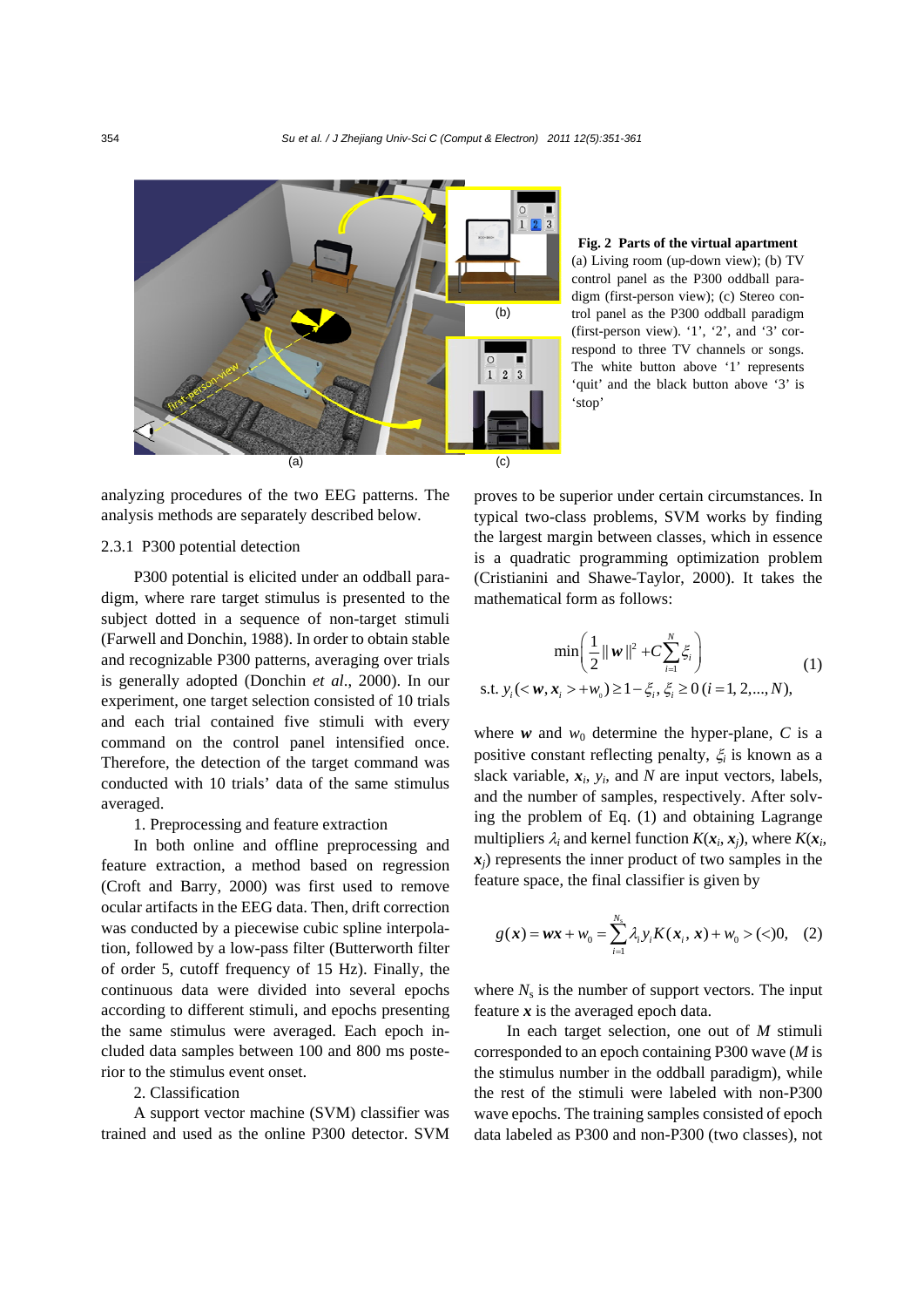labeled as *M* stimuli. Thus, one SVM classifier for a two-class problem was trained for each subject. In P300 recognition, averaged epoch data of *M* stimuli were handled via Eq. (2). Since there might be more than one epoch satisfying  $g(x) > 0$ , the epoch with the largest  $g(x)$  was assigned as the target event. Stimulus command representing the target epoch was returned to the virtual environment in real time, causing the corresponding operation on the control panel (like switching to the selected TV channel) to be executed.

# 2.3.2 Motor imagery detection

In the current system, imagination of left/right hand movements is detected and classified to index rotations (turning left/right) in the virtual apartment. The procedure for detecting MI signals is shown in Fig. 3. It is based on analysis of multiple band-pass filtered signals.

An epoch with *n* EEG channels was the input to the MI detector. Preprocessing contained ocular artifact removal and drift correction, the same as the method used in P300 detection. Then, the signal was band-pass filtered into multiple frequency bands (F-bands) (*m* bands) and spatial filtering was applied to each band, after which *k* (*k*≤*n*) channels were left. Finally, the log band power  $P_i^i = \log(\text{var}(x_i^i))$  was extracted, where  $var(x_j^i)$  is the variance of signal from the *j*th channel of the *i*th F-band.  $P_i^i$  (*i*=1, 2, ...,  $m: i=1, 2, \ldots, k$  formed the signal features, which were further transformed with Fisher's linear discriminant analysis (FLDA) into a control command by mapping negative/positive output to left/right turning.

Before the online experiment (with feedback), spatial filtering and FLDA parameters were trained and the F-bands were specified for each subject to accommodate his/her EEG characteristics. Data collected in the training experiment (without feedback) were split into training and testing samples.

1. Spatial filtering and FLDA classifier training

Training samples were used to determine spatial filtering and FLDA parameters. The spatial filtering was undertaken by a common spatial pattern (CSP). CSP finds a transition matrix  $W<sup>T</sup>$  that linearly transforms the data matrix *S* of each F-band to another matrix  $X$ , where differences between power features of left/right MI are maximized in *X* and  $X = W<sup>T</sup>S$ . Details of CSP can be found in Blankertz *et al*. (2008).

After obtaining a transformed signal *X* and features extracted from *X*, an FLDA classifier was trained to distinguish between imagination of left and right hand movements. FLDA is a common linear classifier by projecting original samples into one dimension that maximizes the ratio of between-class variance to within-class variance (Bishop, 2006).

2. Frequency band selection

The F-bands used in the experiment are decided by the following steps:

(1) The testing samples were preprocessed and filtered (Chebyshev I filter of order 4) into 17 overlapping F-bands (1–5, 3–7, …, 33–37 Hz, with a width of 4 Hz and overlap of 2 Hz) between 1 and 37 Hz.

(2) For each F-band, procedures of spatial filtering, signal power extraction, and FLDA classifier in Fig. 3 were applied. The FLDA outputs were used to compute both classification accuracies and Fisher's linear discriminant criteria (FDC). Accuracy depicts significance of each F-band contributing to final classification, while FDC reflects the separability of outputs. These two indexes evaluate the fitness of an F-band for classification.

FDC is the ratio of between-class distance to within-class distance, which is defined as follows:



FLDA: Fisher's linear discriminant analysis EEG: electroencephalography

**Fig. 3 Sensorimotor rhythms detecting procedure**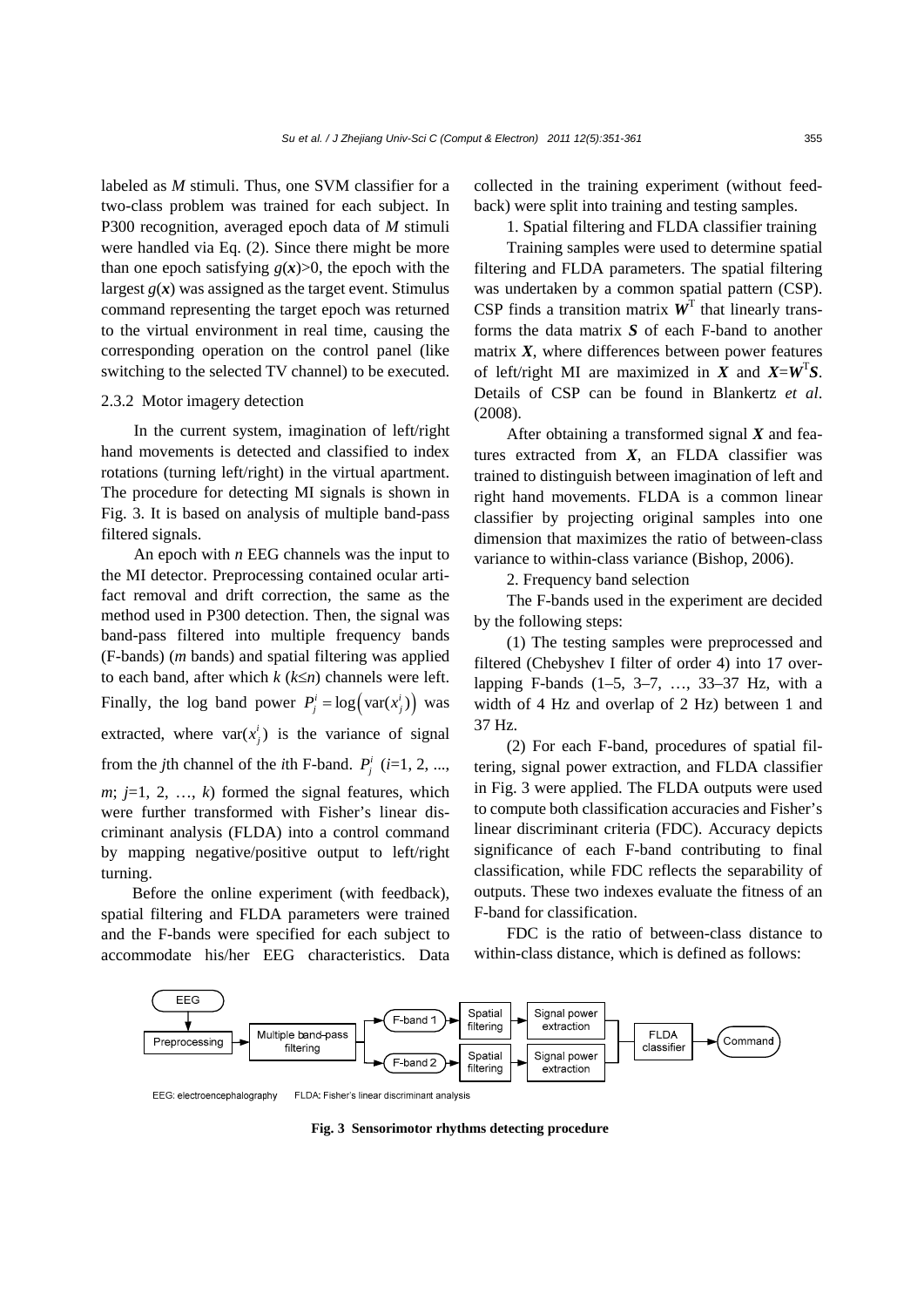$$
FDC = \frac{(m_1 - m_2)^2}{\sigma_1^2 + \sigma_2^2},
$$
 (3)

where  $m_1$  and  $m_2$  are means of samples from the two motor tasks, and  $\sigma_1^2$  and  $\sigma_2^2$  are their corresponding variations.

The computation of accuracy and FDC was five-fold cross validated in this study.

(3) The 17 F-bands were sorted by their FDC in descending order:  $FDC_1$ ,  $FDC_2$ , ...,  $FDC_{17}$ , and the number of selected bands, *t*, was determined by

$$
t = \arg \min \left\{ l \mid \sum_{i=1}^{l} \text{FDC}_{i} \ge 70\% \times \sum_{i=1}^{17} \text{FDC}_{i} \right\}.
$$
 (4)

It is the minimum number of F-bands whose sum reached at least 70% of the overall FDC sum.

Therefore, *t* F-bands were selected for each subject and those with accuracies lower than 75% were discarded. The thresholds of 70% and 75% were determined empirically. Finally, selected bands were merged if they overlapped.

### **2.4 Experiments**

## 2.4.1 Experimental setup and data acquisition

Four healthy adults (one male and three female, aged 25, 24, 23, and 23) voluntarily took part in this study. All of them had some experiences with a P300-based Chinese typewriter (Su *et al*., 2008), and three of them were familiar with MI BCIs. The subjects were sitting 0.8 m in front of a 22-inch computer screen and 26 channels of EEG signals were recorded by the NeuroScan SynAmps amplifier. Fourteen channels (Fz, FC3, FCz, FC4, C5, C3, Cz, C4, C6, CP3, CPz, CP4, Pz, and Oz) were used for P300 detection, and 22 channels (Cz, Fz, FC3, FC4, C3, C4, CP3, CP4, C5, C6, F1, F2, F3, FC1, FC2, F4, C1, C2, CP5, CP1, CP2, and CP6) were used in MI. All EEG signals were low-pass filtered at 40 Hz and digitized at a sampling rate of 250 Hz. All channels were referenced to the nose, and grounded to the forehead. During the P300 control phase, the subjects were asked to count silently in their minds when the target stimuli flashed, while in the navigation state, the subjects imagined left/right hand movements according to the instructions.

All subjects went through an experimental session with one training run for MI and 22 testing runs for both hybrid and single pattern BCIs.

The training run at the beginning of the session was conducted to train detector parameters of MI. This run consisted of 80 trials, and each trial started with a left or right cue on the screen and lasted 2 s. The 80 trials were presented to the subject consecutively, with 40 left cues for left hand movement imagination and 40 right cues for right hand movement imagination. The personal parameters were computed from the training run data and implemented into the system for later online use.

For P300 detector training, datasets collected in four sessions under a P300 Chinese typewriter from previous P300 BCI studies were used. Runs in the first session were without feedback and the data were used to train a template matching classifier. Then in the next three sessions, template matching served as the online classifier and feedbacks were given in real time. Around 200 target selection data with feedback for each subject were collected and used to train the SVM classifier. A 10-fold cross validation was conducted and accuracies between 92%−98% were achieved offline. The trained SVM classifier for each subject was integrated into the current system for online P300 detection.

#### 2.4.2 Experimental tasks

The 22 testing runs were divided into three blocks. Block 1 contained eight runs for the hybrid control testing, block 2 consisted of eight runs for testing MI-based navigation, and block 3 was made up of six runs for testing P300-based device control.

In the experimental runs with online feedback, inter-stimulus interval (ISI) of the P300 oddball paradigm was 200 ms, with every stimulus on the device control panel intensified for 50 ms and 150 ms between intensifications. Every command selection required 10 trials, and in every trial each command on the control panel was intensified once. During the navigation state, feedback was given every second and each feedback caused a 7.5° turning to the left/right. A quicker update (2 updates/s) was tested but all subjects reported that it was too quick and unstable. Classification results of FLDA were translated into navigation commands by mapping the class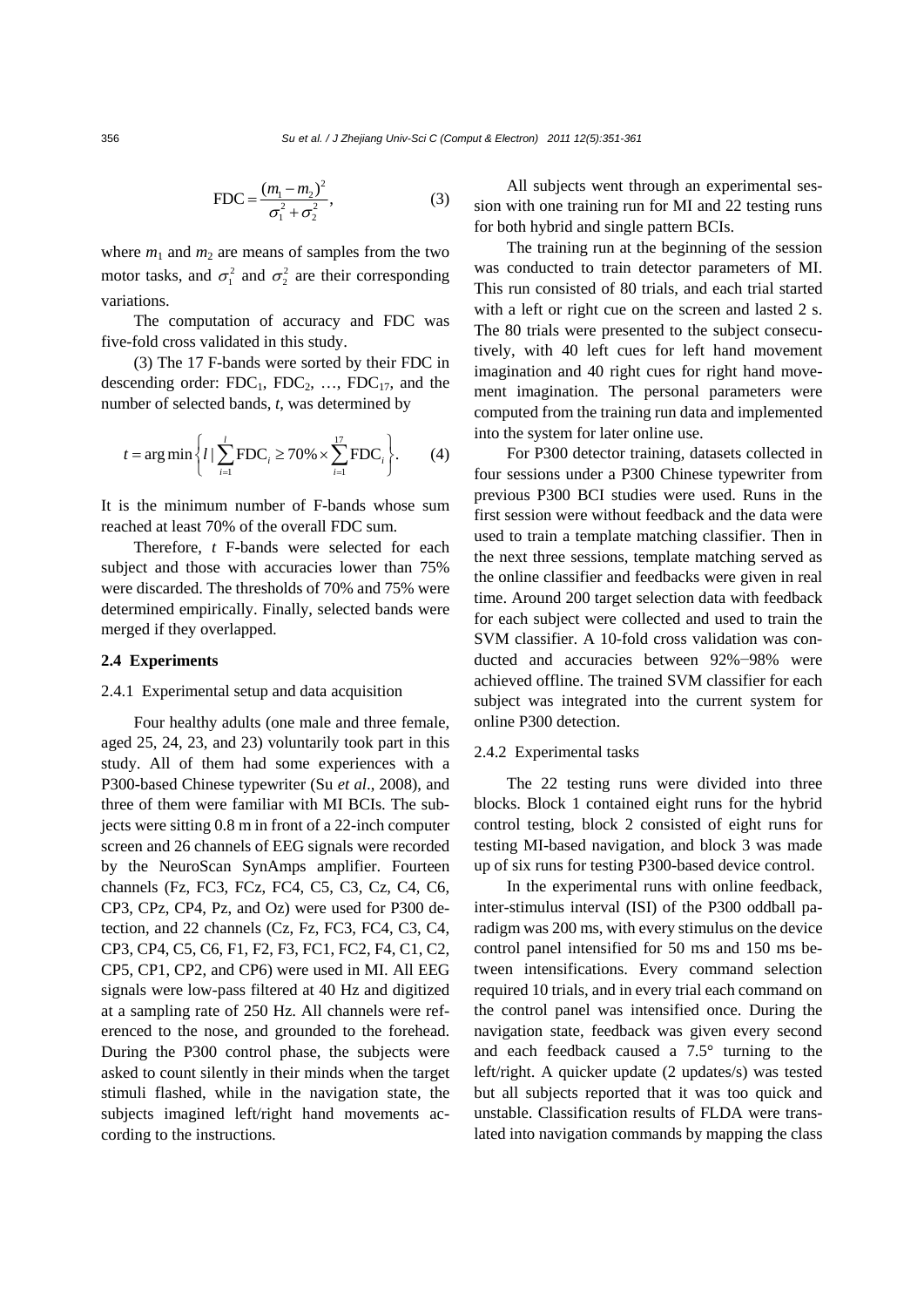affiliation of FLDA to left/right (negative number represented 'left' and positive number represented 'right'). Unlike the training run, no cues were given to the subject for instructions of MI in the testing runs, so the movements were continuously presented. Each subject needed to decide what command to generate or select in real time according to the current outputs and the clearly predefined task given by the operator.

Before block 1 began, a free testing run of MI (10 min) was given to the subjects, so that they could try and test initial imagination of left/right hand in the virtual apartment with online feedback. Results of this testing run were not included.

Tasks in block 1 for testing the hybrid control strategy in the virtual apartment are described as follows:

Task 1: start from the initial position, turn left for 90° to reach the TV control panel, select one TV channel by P300, and then turn right back to the initial position.

Task 2: start from the initial position, turn right for 180° to reach the stereo, select a song to play by P300, and then turn left back to the initial position.

Task 3: start from the initial position, turn left/right for a circle (360°), and select one channel or song when the virtual devices (TV and stereo) are presented.

Tasks 1 and 2 were repeated three times and Task 3 was completed twice with a turning left run and a turning right run. After selecting a TV channel or a song, the subject needed to select 'quit' to switch the system back to the navigation state. Since switch to P300 control occurred whenever the position fell into areas corresponding to device control state, there were unintentional switches from misclassification of MI in the critical region of the two states.

Tasks in block 2 were the same as tasks in block 1, except that the virtual device control panels were not evoked when the subject turned into its corresponding position, only MI signals were detected. Runs in block 3 tested only P300 performance, where no navigation was available and the control panel of the virtual device (TV or stereo) was presented to the subject. Task 1 (runs 1 to 3, same task repeated three times) was to select each command on the TV control panel once whilst task 2 (runs 4 to 6, also repeated the same task) was with the stereo control panel. Thus, a total of 30 selections of control commands were made in block 3 (6 runs×5 selections/run).

# **3 Results**

Table 1 summarizes the selected F-bands and the offline classifier accuracy from the cued training run of MI for each subject (subject sx had no experience with MI before the experiment). The offline analysis achieved high accuracies for all four subjects, and the selected F-bands vary. For comparison, classification results by a common F-band between 8 and 30 Hz (Ramoser *et al*., 2000) were also computed and were listed in Table 1.

**Table 1 Offline analysis of motor imagery training data** 

| Sub.      | Selected          | Classifier accuracy (%) |                                |  |  |  |  |
|-----------|-------------------|-------------------------|--------------------------------|--|--|--|--|
|           | F-band (Hz)       |                         | Selected F-band Common F-band* |  |  |  |  |
| sq        | $9 - 17, 21 - 29$ | 100.00                  | 97.50                          |  |  |  |  |
| sg        | $9-17, 19-29$     | 100.00                  | 100.00                         |  |  |  |  |
| <b>SX</b> | $9 - 17, 23 - 35$ | 96.25                   | 92.50                          |  |  |  |  |
| SZ.       | $13 - 31$         | 100.00                  | 100.00                         |  |  |  |  |

\* Common F-band: 8–30 Hz. Sub.: subject. F-band: frequency band

Since the subject needs to select 'quit' command to switch the system back into the navigation state, we set a threshold at the device control state that after six continuous selections of non-'quit' commands, the controller would automatically switch the system state. In the experiments, although some of the 'quit' selections were mistakenly recognized, all subjects succeeded in selecting 'quit' before the automatic state switch in all the tasks.

Table 2 summarizes all performance measures in the hybrid BCI control (eight runs in block 1). Time cost for both MI and P300 in each task and the number of unintentional switches in each run are also listed (time for P300 includes several P300 selections in each task). In this study, unintentional switches counted only the number of erroneous switches from the navigation state into the device control state. For MI, accuracies are computed as the ratio of the number of correctly executed commands to the total number of executed commands.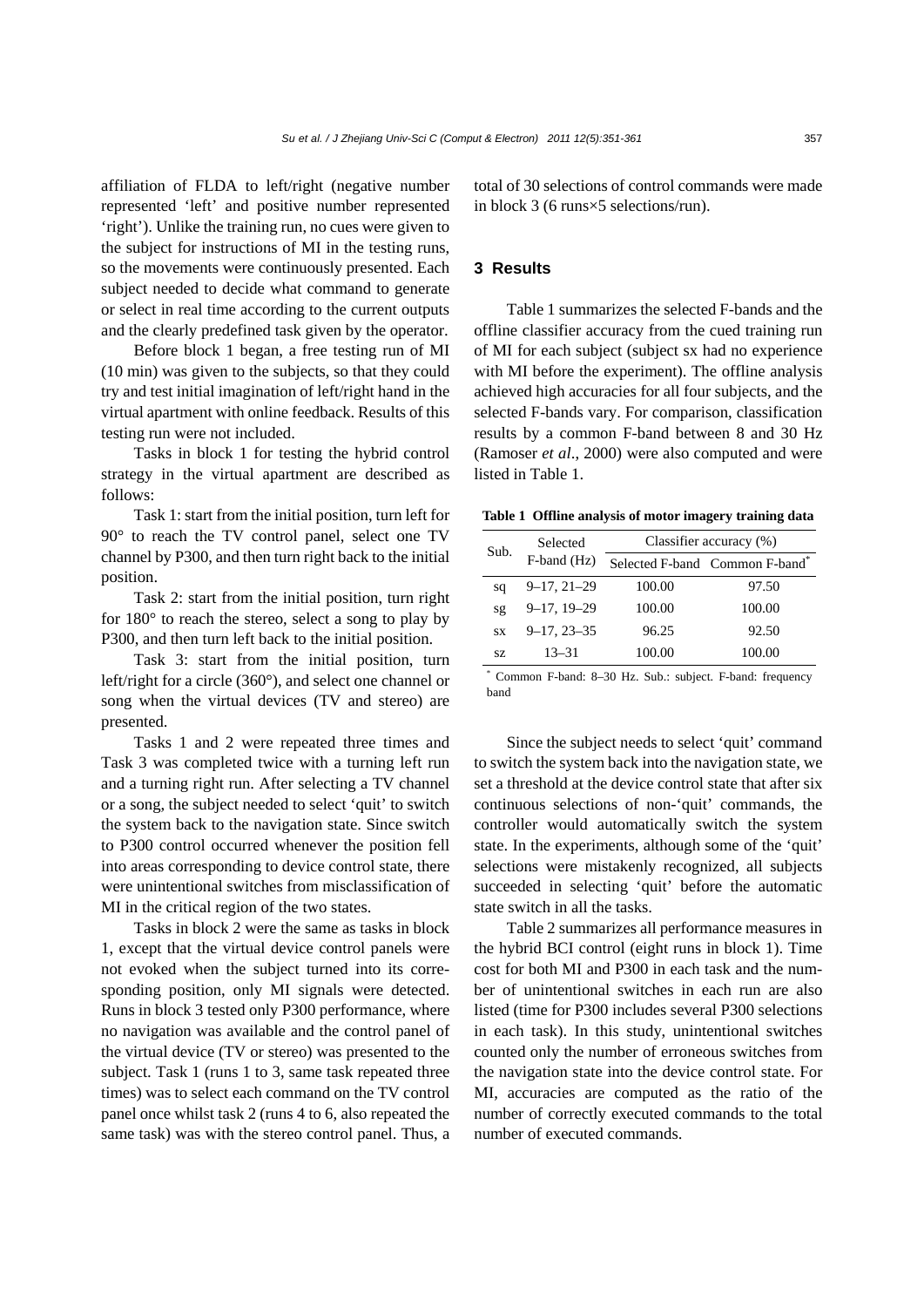|      |                             | Task 1       |        |         |               | Task 2       |        |                  |         |     | Task 3         |        |              |     |         |                   |
|------|-----------------------------|--------------|--------|---------|---------------|--------------|--------|------------------|---------|-----|----------------|--------|--------------|-----|---------|-------------------|
|      | Sub. Run                    | Accuracy (%) |        | Time(s) |               | <b>US</b>    |        | Accuracy $(\% )$ | Time(s) |     | <b>US</b>      |        | Accuracy (%) |     | Time(s) |                   |
|      |                             | MI           | P300   |         | MI P300 (No.) |              | MI     | P300             |         |     | MI P300 (No.)  | MI     | P300         | MI  | P300    | (N <sub>0</sub> ) |
| sq   | 1                           | 87.50        | 75.00  | 32      | 60            | 1            | 87.50  | 85.71            | 64      | 105 |                | 100.00 | 80.00        | 48  | 75      | $\Omega$          |
|      | 2                           | 90.00        | 100.00 | 30      | 30            | $\Omega$     |        | 91.38 100.00     | 58      | 30  | $\Omega$       | 87.50  | 75.00        | 64  | 120     | $\overline{c}$    |
|      | 3                           | 76.09        | 100.00 | 46      | 60            | 1            | 100.00 | 66.67            | 48      | 45  | $\Omega$       |        |              |     |         |                   |
|      | Mean                        | 83.33        | 90.00  | 36      | 50            | 0.67         | 92.35  | 83.33 56.7       |         | 60  | 0.33           | 92.86  | 76.92        | 56  | 97.5    | 1                 |
| sg   | 1                           | 92.86        | 66.67  | 28      | 45            | $\Omega$     | 92.86  | 66.67            | 56      | 45  | $\Omega$       | 98.00  | 80.00        | 50  | 75      | $\theta$          |
|      | 2                           | 90.00        | 100.00 | 30      | 30            | $\theta$     | 91.38  | 66.67            | 58      | 45  | $\Omega$       | 91.38  | 83.33        | 58  | 90      |                   |
|      | 3                           | 90.00        | 75.00  | 30      | 60            | 1            | 79.27  | 100.00           | 82      | 30  | $\Omega$       |        |              |     |         |                   |
|      | Mean 90.91                  |              | 77.78  | 29.3    | 45            | 0.33         | 86.73  | 75.00 65.3       |         | 40  | $\overline{0}$ | 94.44  | 81.82 54     |     | 82.5    | 0.5               |
|      | 1                           | 70.00        | 66.67  | 60      | 90            | 2            | 77.27  | 50.00            | 88      | 60  | $\Omega$       | 91.38  | 80.00        | .58 | 75      | $\theta$          |
| SX   | $\mathfrak{D}$              | 81.58        | 100.00 | 38      | 30            | $\Omega$     | 82.43  | 66.67            | 74      | 45  | $\Omega$       | 79.27  | 100.00       | 82  | 60      | $\Omega$          |
|      | 3                           | 78.57        | 100.00 | 42      | 30            | $\Omega$     | 78.57  | 100.00           | 84      | 30  | $\Omega$       |        |              |     |         |                   |
|      | Mean                        | 75.71        | 80.00  | 46.7    | 50            | 0.67         | 79.27  | 66.67            | 82      | 45  | $\overline{0}$ | 84.29  | 88.89        | 70  | 67.5    | $\theta$          |
| SZ   | 1                           | 76.09        | 100.00 | 46      | 60            | 2            |        | 81.58 100.00     | 76      | 30  | $\Omega$       |        | 81.58 100.00 | 76  | 75      | 3                 |
|      | $\mathcal{D}_{\mathcal{L}}$ | 74.00        | 100.00 | 50      | 30            | $\mathbf{0}$ | 77.27  | 80.00            | 88      | 75  | 3              | 80.00  | 75.00        | 80  | 60      |                   |
|      | 3                           | 73.08        | 80.00  | 52      | 75            | 2            | 80.00  | 66.67            | 80      | 45  | $\Omega$       |        |              |     |         |                   |
|      |                             | Mean 74.32   | 90.91  | 49.3    | 55            | 1.33         | 79.51  | 80.00 81.3       |         | 50  | 1              | 80.77  | 88.89        | 78  | 67.5    | 2                 |
| Mean |                             | 81.07        | 84.67  | 40.3    | 50            | 0.75         | 84.47  | 76.25 71.3 48.8  |         |     | 0.33           | 88.09  | 84.13 64.5   |     | 78.8    | 0.88              |

**Table 2 Online hybrid control testing results**

Sub.: subject; MI: motor imagery; US: unintentional switch; No.: number of unintentional switches

|           |                | Online accuracy (%)*       |                    |                    |       |  |  |  |  |
|-----------|----------------|----------------------------|--------------------|--------------------|-------|--|--|--|--|
| Sub.      | <b>Block</b>   | Task 1<br>Task 2<br>Task 3 |                    |                    | Mean  |  |  |  |  |
|           |                | $(3 \text{ runs})$         | $(3 \text{ runs})$ | $(2 \text{ runs})$ |       |  |  |  |  |
| sq        | 1, hybrid/MI   | 83.33                      | 92.35              | 92.86              | 90.00 |  |  |  |  |
|           | 1, hybrid/P300 | 90.00                      | 83.33              | 76.92              | 82.86 |  |  |  |  |
|           | 2, MI          | 68.56                      | 79.27              | 94.44              | 78.47 |  |  |  |  |
|           | 3, P300        | 86.67                      | 80.00              |                    | 83.33 |  |  |  |  |
| sg        | 1, hybrid/MI   | 90.91                      | 86.73              | 94.44              | 89.80 |  |  |  |  |
|           | 1, hybrid/P300 | 77.78                      | 75.00              | 81.82              | 78.57 |  |  |  |  |
|           | 2, MI          | 90.91                      | 87.50              | 100.00             | 91.49 |  |  |  |  |
|           | 3, P300        | 86.67                      | 86.67              |                    | 86.67 |  |  |  |  |
|           | 1, hybrid/MI   | 75.71                      | 79.27              | 84.29              | 79.66 |  |  |  |  |
|           | 1, hybrid/P300 | 80.00                      | 66.67              | 88.89              | 78.57 |  |  |  |  |
| <b>SX</b> | 2, MI          | 81.58                      | 86.73              | 80.38              | 83.33 |  |  |  |  |
|           | 3, P300        | 80.00                      | 80.00              |                    | 80.00 |  |  |  |  |
| SZ        | 1, hybrid/MI   | 74.32                      | 79.51              | 80.77              | 78.47 |  |  |  |  |
|           | 1, hybrid/P300 | 90.91                      | 80.00              | 88.89              | 86.67 |  |  |  |  |
|           | 2. MI          | 68.37                      | 69.46              | 78.24              | 71.20 |  |  |  |  |
|           | 3, P300        | 86.67                      | 93.33              |                    | 90.00 |  |  |  |  |

**Table 3 Online accuracies of hybrid and single BCI controls** 

\* Online accuracies are averaged over the same task runs. Sub.: subject; MI: motor imagery

Blocks 2 and 3 were conducted for comparison with the hybrid control strategy. Experimental results are summarized in Table 3, and they are the averaged accuracies over the same task runs. Results obtained in the hybrid control block are relatively close to the results in the single BCI testing, which indicates the combination of P300 and MI in the proposed hybrid BCI strategy for the virtual environment control is practical for further development.

# **4 Discussion**

This paper addresses a hybrid BCI control strategy in a virtual environment, which utilizes MI to navigate and P300 potential to control virtual devices. Preliminary testing results show that subjects can achieve simplified navigation and device control in the virtual apartment. Comparison results between hybrid and single BCI controls demonstrate that the use of the hybrid control strategy with MI and P300 in the virtual environment did not bring any notable decrease of single EEG pattern recognition. Therefore,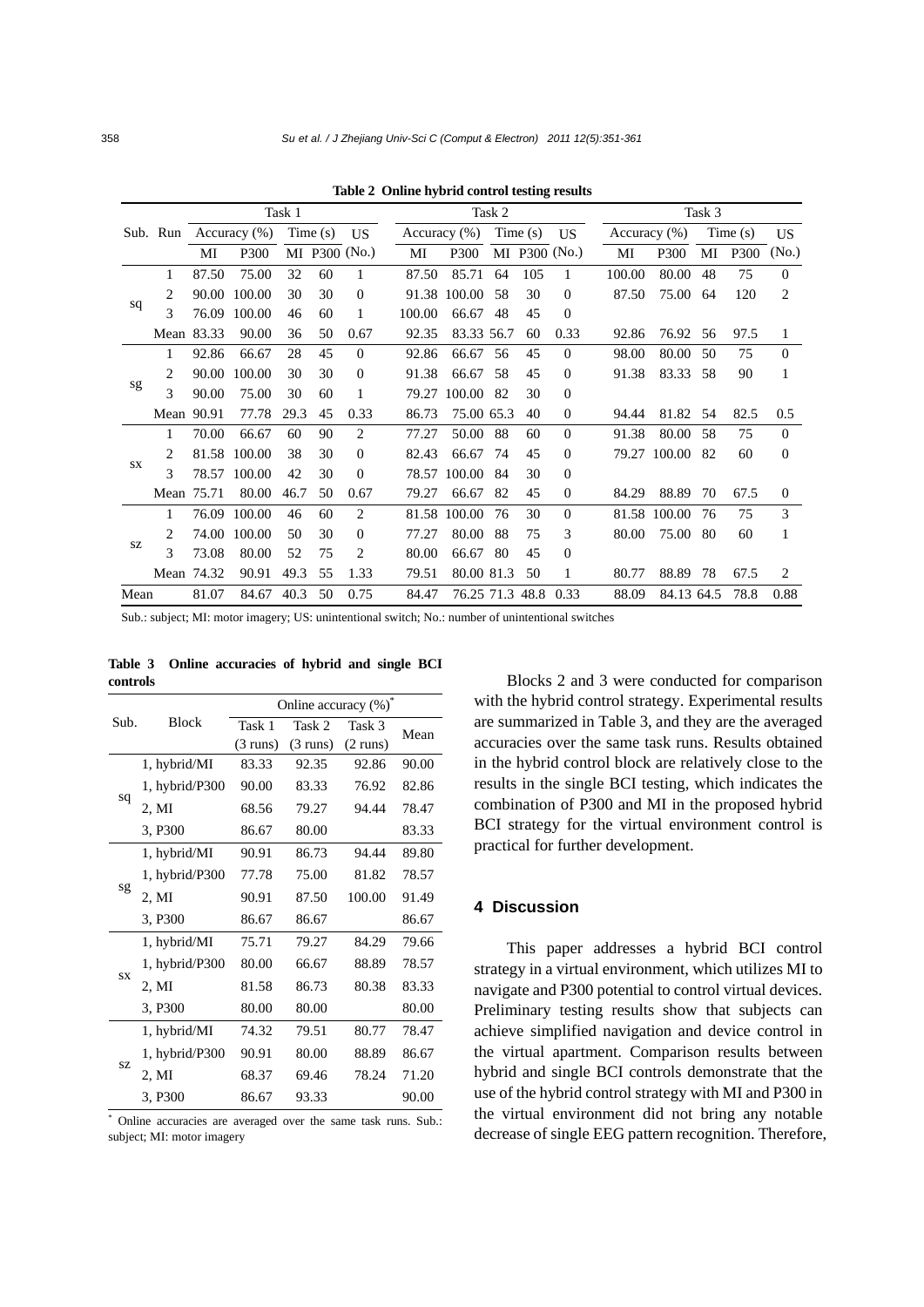more complex tasks can be carried out efficiently with the hybrid control strategy. However, all subjects reported that hybrid control tasks were more complicated because of the shifting between motor attention and P300 visual attention. Aiming to expand virtual environment control functions, the proposed hybrid BCI control strategy is different from the recently reported hybrid BCI combining ssVEP and MI, where either simultaneous detection of MI and ssVEP (Allison *et al*., 2010; Brunner *et al*., 2010) or sequential detection (Pfurtscheller *et al*., 2010b) improved system performance. It also differs from the 2D cursor control system that detects P300 and MI signals independently and simultaneously (Chen *et al*., 2010).

In the offline results of MI training in Table 1, subject sx with no prior experience showed a slightly lower accuracy than the other three subjects. However, in the following testing runs, she achieved a better online performance than subject sz in both the hybrid and the single control paradigms (Table 3). The offline comparison of selected and common F-bands in Table 1 indicates that a user-specific F-band selection can improve classification accuracy. Due to the variant sensorimotor rhythm patterns among different subjects, it is useful to optimize channels and F-bands for each individual.

In the hybrid testing runs, subjects sq and sg achieved relatively high performances in MI. Both of them had undertaken MI-based BCI experiments before the current study, and they reported that after training, the imagination of left/right hand movement evolved into a more natural imagination of turning left/right in the virtual environment. This user-based learning may explain the better accuracies they achieved than the other two subjects. Subject sq also reported difficulty in single MI tasks which required shifting between imaginations of left/right hand movements; this explains the relatively poor performance in Tasks 1 and 2 of block 2. In addition, results in Table 3 show that accuracy of MI in Task 3 with a single left or right turning is higher than in Tasks 1 and 2 where shifting between left and right turning was required.

The relatively large difference between offline training and online testing results for both MI and P300 detections may be due to two reasons. One is that online feedbacks evoke extra brain activities for context updating and thus may lead to the decrease in pattern recognition. The other reason may be that training and testing paradigms for both the EEG patterns are different, where data for P300 classifier training was from a P300 Chinese typewriter and the training run for MI was cue-based.

The hybrid control strategy proposed in this paper attempts to realize a natural and effective interaction with the virtual environment, by using MI of left/right hand movement to turn left/right and P300 oddball paradigm to control the virtual devices. Although other methods like P300 navigation (Edlinger *et al*., 2008) or one mental task based navigation (Velasco-Álvarez and Ron-Angevin, 2009) can provide a similar function, mapping left/right hand movement to turning left/right may be the most natural way. However, several factors of the current system can be improved. The unintentional switch numbers in Table 2 reflect the rate in each task by which the subject unintentionally changes to the device control state (an erroneous state switch). A better mechanism should be adopted to overcome this problem, which can be solved either by introducing a classifier to distinguish intentional control (IC) from non-control state (NC) as in Scherer *et al*. (2008), or by designing a better protocol to handle the system state switch. Also, EEG patterns corresponding to moving forward command and self-paced operation are necessary to fulfill the free and real navigation in the virtual environment (Scherer *et al*., 2008).

# **5 Conclusions**

This paper presents a hybrid BCI control prototype where MI and P300 patterns are combined into one BCI system and the characteristic of each pattern is utilized to constitute a better control strategy for the virtual apartment environment. MI patterns are translated into virtual navigation commands while P300 potentials are mapped to device control commands. The two EEG patterns are detected in different system control states in a sequential manner. Preliminary results show that such combination of sensorimotor rhythms and P300 potentials can work well in a virtual environment.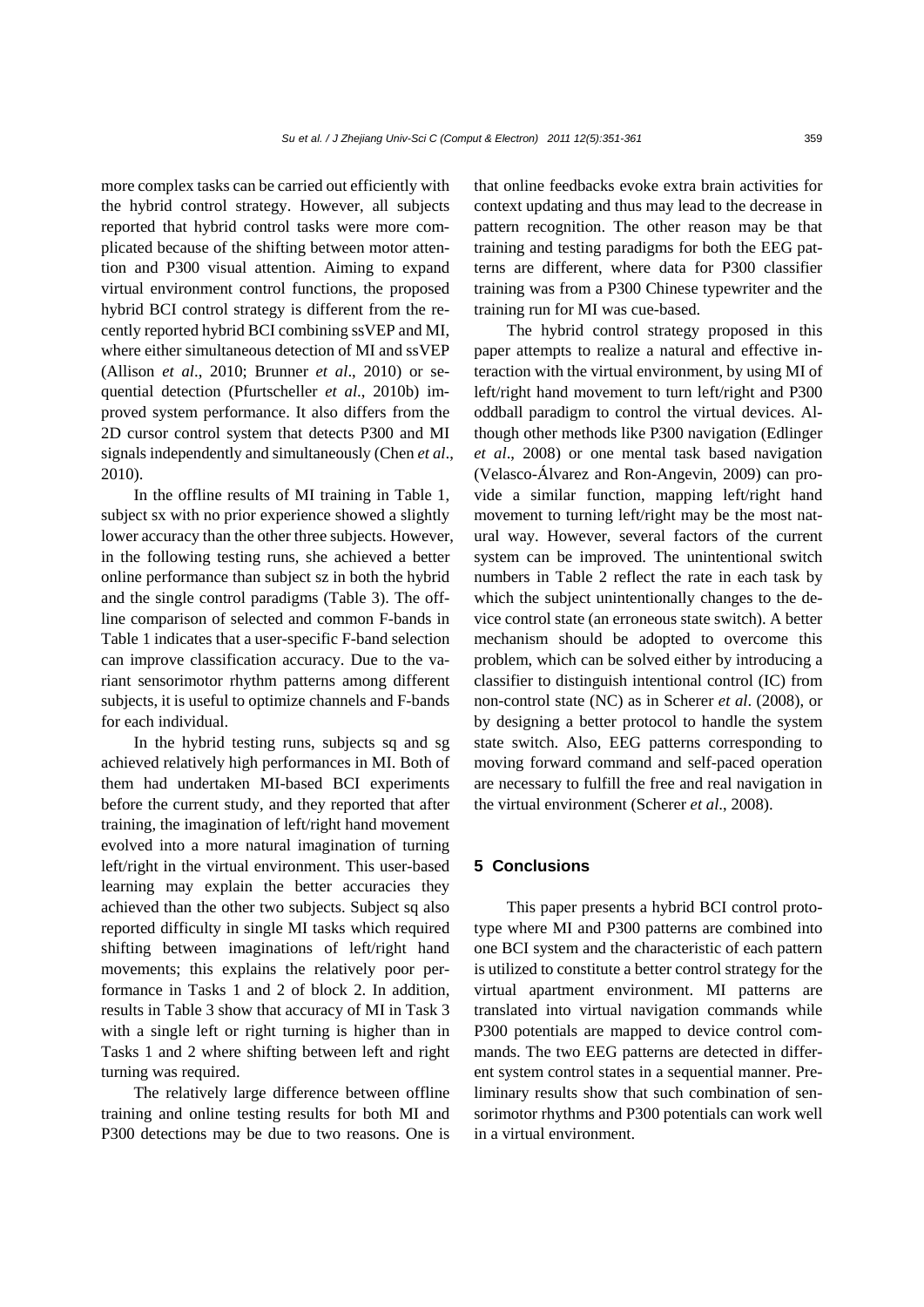Despite the great promises shown in research combining BCI and VR, much work is needed to further the current hybrid BCI control for a virtual environment. Three-class recognition for MI of left/right hand and foot movements as well as the NC and IC classification are required to simulate a more realistic virtual apartment navigation and device control. Further tests with a head mounted display (HMD) or cave-like environment are meaningful, since these techniques may achieve better feedback effects. Finally, more factors should be taken into account when transfer from a virtual to a real world environment occurs, where EEG patterns may not be generated stably.

#### **References**

- Allison, B.Z., Brunner, C., Kaiser, V., Müller-Putz, G.R., Neuper, C., Pfurtscheller, G., 2010. Toward a hybrid brain-computer interface based on imagined movement and visual attention. *J. Neural Eng.*, **7**(2):026007. [doi:10. 1088/1741-2560/7/2/026007]
- Bayliss, J.D., 2003. Use of the evoked potential P3 component for control in a virtual apartment. *IEEE Trans. Neural Syst. Rehabil. Eng.*, **11**(2):113-116. [doi:10.1109/TNSRE. 2003.814438]
- Bayliss, J.D., Ballard, D.H., 2000. A virtual reality testbed for brain-computer interface research. *IEEE Trans. Rehabil. Eng.*, **8**(2):188-190. [doi:10.1109/86.847811]
- Bishop, C.M., 2006. Pattern Recognition and Machine Learning. Springer, USA, p.179-192.
- Blankertz, B., Tomioka, R., Lemm, S., Kawanabe, M., Müller, K.R., 2008. Optimizing spatial filters for robust EEG single-trial analysis. *IEEE Signal Process. Mag.*, **25**(1): 41-56. [doi:10.1109/MSP.2008.4408441]
- Brunner, C., Allison, B.Z., Krusienski, D.J., Kaiser, V., Müller-Putz, G.R., Pfurtscheller, G., Neuper, C., 2010. Improved signal processing approaches in an offline simulation of a hybrid brain-computer interface. *J. Neurosci. Meth.*, **188**(1):165-173. [doi:10.1016/j.jneumeth.2010. 02.002]
- Chen, W.D., Zhang, J.H., Zhang, J.C., Li, Y., Qi, Y., Su, Y., Wu, B., Zhang, S.M., Dai, J.H., Zheng, X.X., *et al*., 2010. A P300 based online brain-computer interface system for virtual hand control. *J. Zhejiang Univ.-Sci. C (Comput. & Electron.)*, **11**(8):587-597. [doi:10.1631/jzus.C0910530]
- Cristianini, N., Shawe-Taylor, J., 2000. An Introduction to Support Vector Machines and Other Kernel-Based Learning Methods. Cambridge University Press, Cambridge, UK, p.103-131.
- Croft, R.J., Barry, R.J., 2000. Removal of ocular artifact from the EEG: a review. *Clin. Neurophysiol.*, **30**(1):5-19. [doi:10.1016/S0987-7053(00)00055-1]

Donchin, E., Spencer, K.M., Wijesinghe, R., 2000. The mental

prosthesis: assessing the speed of a P300-based braincomputer interface. *IEEE Trans. Rehabil. Eng.*, **8**(2):174- 179. [doi:10.1109/86.847808]

- Edlinger, G., Krausz, G., Groenegress, C., Holzner, C., Guger, C., Slater, M., 2008. Brain-Computer Interfaces for Virtual Environment Control. Proc. 13th Int. Conf. on Biomedical Engineering, p.366-369. [doi:10.1007/978-3- 540-92841-6\_90]
- Farwell, L.A., Donchin, E., 1988. Taking off the top of your head-toward a mental prosthesis utilizing event-related brain potentials. *Electroencephalogr. Clin. Neurophysiol.*, **70**(6):510-523.
- Kronegg, J., Chanel, G., Voloshynovskiy, S., Pun, T., 2007. EEG-based synchronized brain-computer interfaces: a model for optimizing the number of mental tasks. *IEEE Trans. Neural Syst. Rehabil. Eng.*, **15**(1):50-58. [doi:10. 1109/tnsre.2007.891389]
- Leeb, R., Pfurtscheller, G., 2004. Walking Through a Virtual City by Thought. Proc. 26th Annual Int. Conf. of the IEEE Engineering in Medicine and Biology Society, p.4503-4506. [doi:10.1109/IEMBS.2004.1404251]
- Leeb, R., Lee, F., Keinrath, C., Scherer, R., Bischof, H., Pfurtscheller, G., 2007a. Brain-computer communication: motivation, aim, and impact of exploring a virtual apartment. *IEEE Trans. Neural Syst. Rehabil. Eng.*, **15**(4): 473-482. [doi:10.1109/tnsre.2007.906956]
- Leeb, R., Friedman, D., Müller-Putz, G.R., Scherer, R., Slater, M., Pfurtscheller, G., 2007b. Self-paced (asynchronous) BCI control of a wheelchair in virtual environments: a case study with a tetraplegic. *Comput. Intell. Neurosci.*, **2007**:79642. [doi:10.1155/2007/79642]
- Middendorf, M., McMillan, G., Calhoun, G., Jones, K.S., 2000. Brain-computer interfaces based on the steady-state visual-evoked response. *IEEE Trans. Rehabil. Eng.*, **8**(2): 211-214. [doi:10.1109/86.847819]
- Obermaier, B., Neuper, C., Guger, C., Pfurtscheller, G., 2001. Information transfer rate in a five-classes brain-computer interface. *IEEE Trans. Neural Syst. Rehabil. Eng.*, **9**(3): 283-288. [doi:10.1109/7333.948456]
- Pfurtscheller, G., Neuper, C., 2001. Motor imagery and direct brain-computer communication. *Proc. IEEE*, **89**(7):1123- 1134. [doi:10.1109/5.939829]
- Pfurtscheller, G., Allison, B.Z., Brunner, C., Bauernfeind, G., Solis-Escalante, T., Scherer, R., Zander, T.O., Müller-Putz, G.R., Neuper, C., Birbaumer, N., 2010a. The hybrid BCI*. Front. Neurosci*., **4**:30. [doi:10.3389/fnpro.2010. 00003]
- Pfurtscheller, G., Solis-Escalante, T., Ortner, R., Linortner, P., Müller-Putz, G.R., 2010b. Self-paced operation of an SSVEP-based orthosis with and without an imagerybased "brain switch": a feasibility study towards a hybrid BCI. *IEEE Trans. Neural Syst. Rehabil. Eng.*, **18**(4): 409-414. [doi:10.1109/TNSRE.2010.2040837]
- Piccione, F., Priftis, K., Tonin, P., Vidale, D., Furlan, R., Cavinato, M., Merico, A., Piron, L., 2008. Task and stimulation paradigm effects in a P300 brain computer